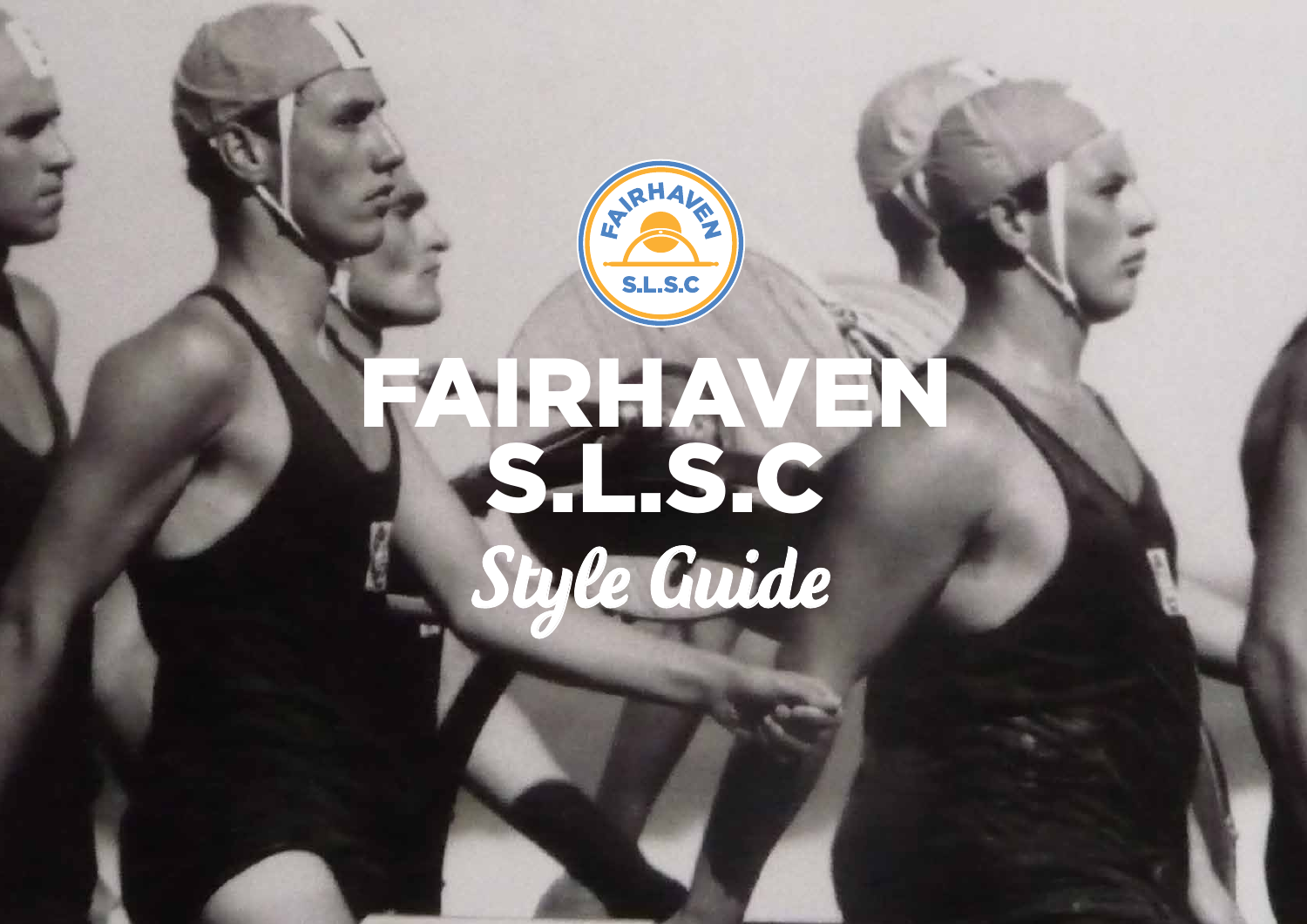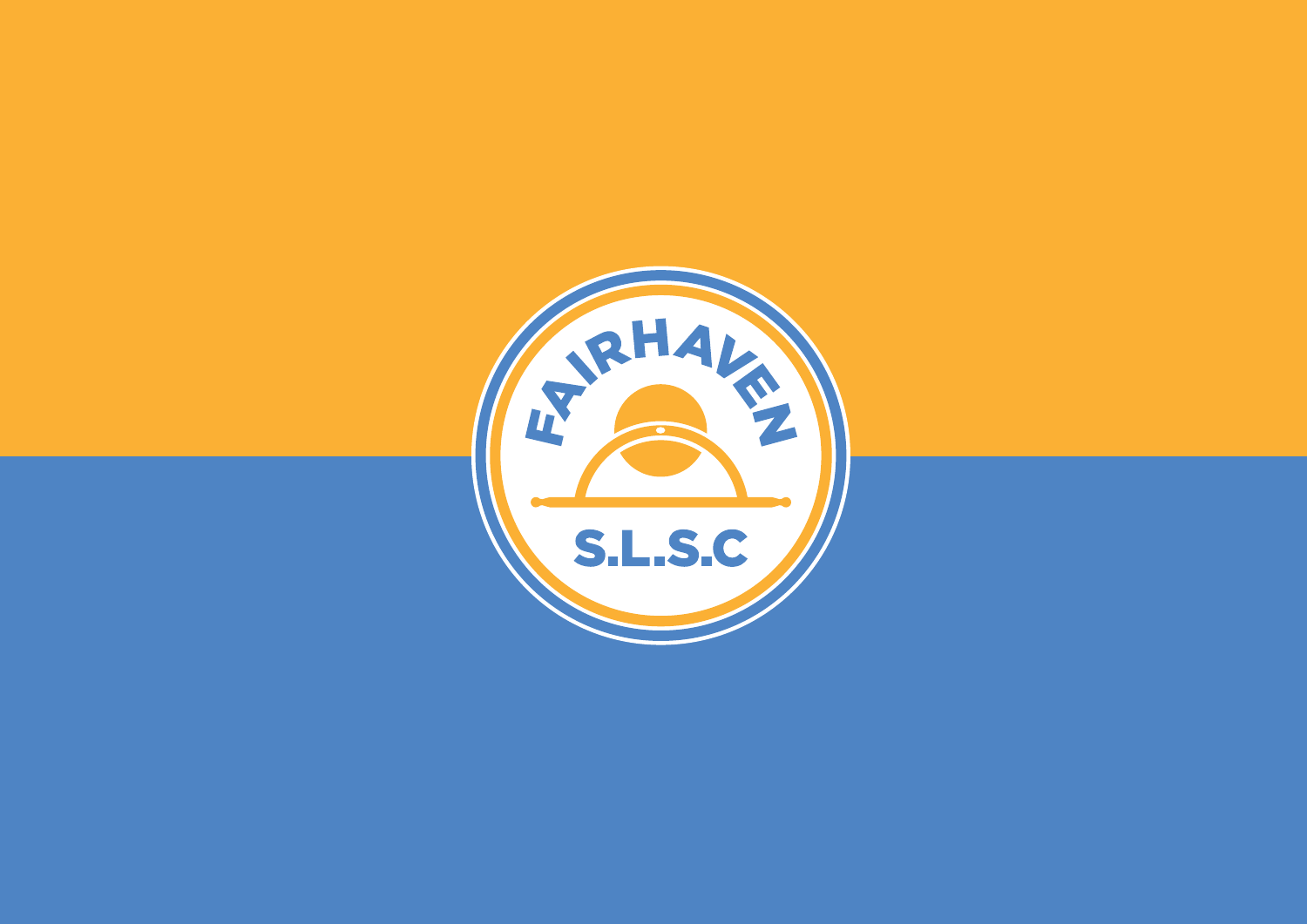## INSPIRATION

This style guide is an evolution not a revolution of the FSLSC's logo. To evolve the current FSLSC's logo three key factors had to be addressed.

#### **HISTORY**

Retain the Amy Paterson reel, an integeral part of the club's history.

#### **EQUITY**

Retension of the general look and feel of the existing logo.

#### FUTURE

Look to modernising the logo whilst being respectful to the past.

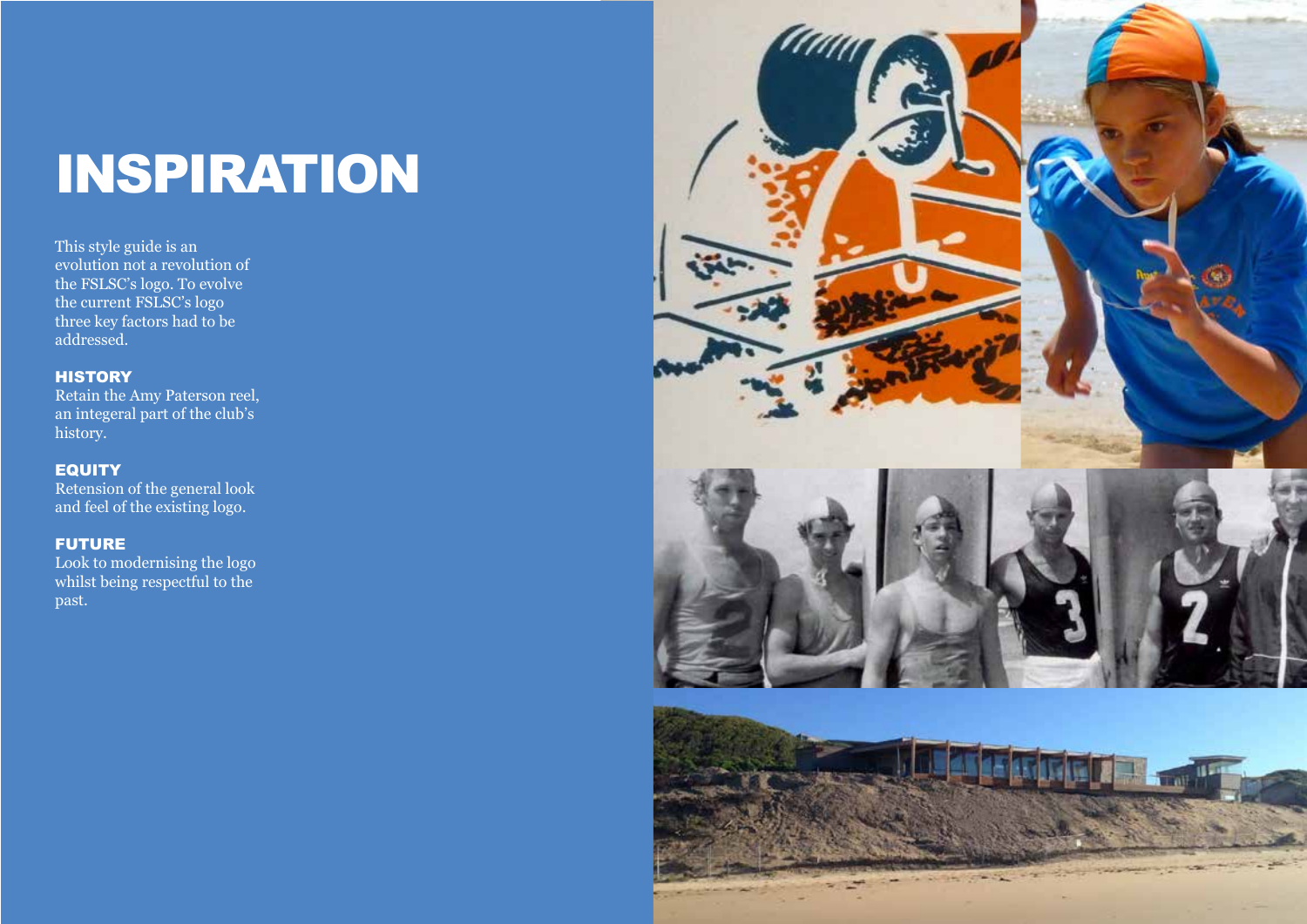### CONTENTS

| Concept                          | 04             |
|----------------------------------|----------------|
| Logo                             | 05             |
| <b>Elements &amp; Clearspace</b> | O <sub>7</sub> |
| Colours                          | 08             |
| <b>Typefaces</b>                 | 0 <sub>q</sub> |
| <b>Stationery</b>                | 11             |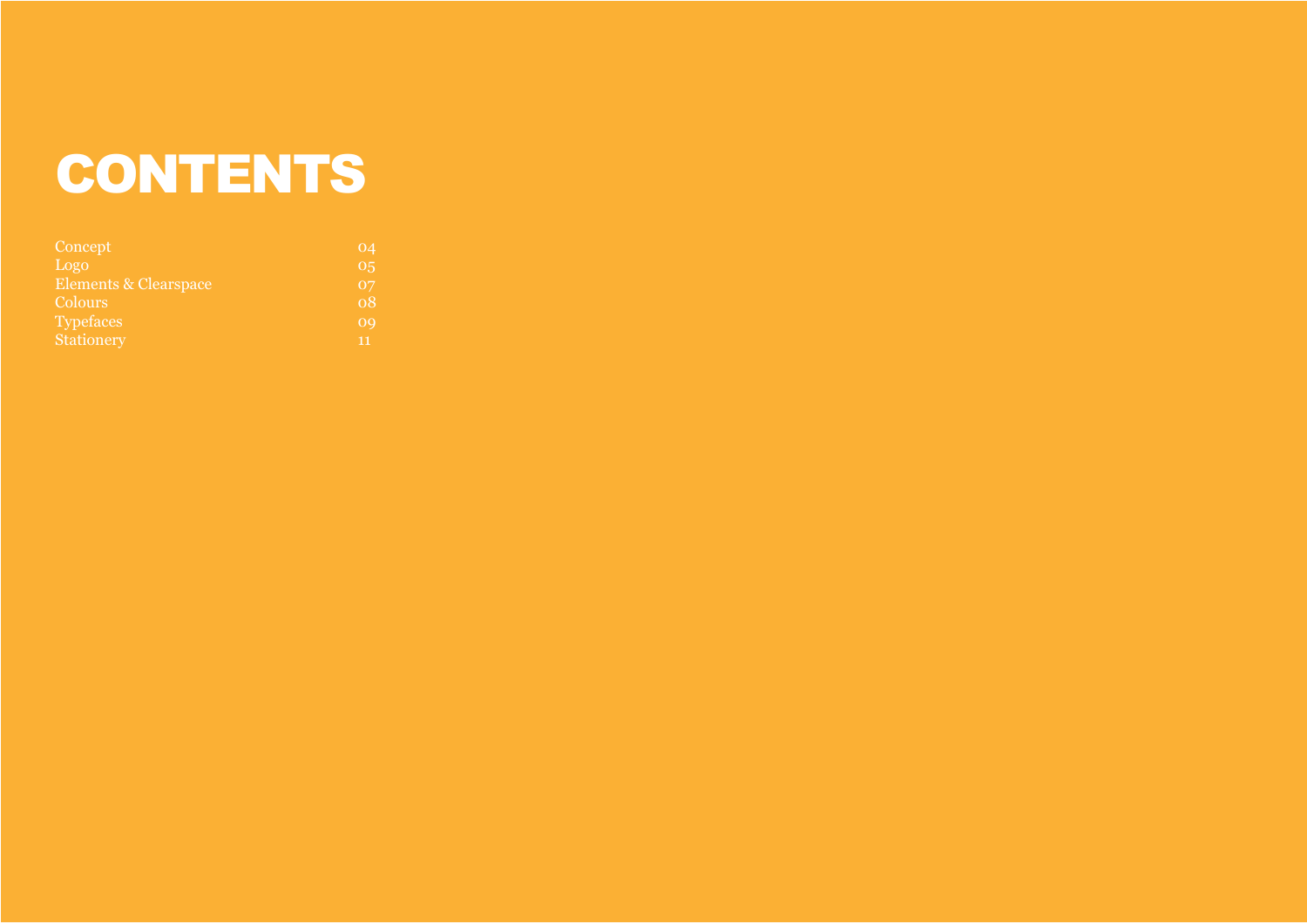### CONCEPT

Story of Fairhaven The "Amy Patterson" Reel

Although 1957 is the year recognised as the year the club began it is important to note an incident at Fairhaven in 1937 shaped a significant part of the clubs history, and is central element to the Fairhaven brand mark. A small iron shed in the dunes housed a lifesaving reel and line for many years. The story behind this reel and line is an important part of the Fairhaven Surf Life Saving Club Brand history.

In the summer of 1937 Amy Patterson a young school teacher from Korowa, was holidaying at Fairhaven with friends. One day when the sea was rough and the weather bad, Amy, who was a competent swimmer, decided to go into the surf. She struggled against the big seas and soon got into trouble and was swept out beyond the breaking surf. Efforts to save Amy where long and arduous and involved a Mr Marwick and Mr Cowan from a nearby boarding house "Fairhaven". A clothesline and strong swimming by Mr Marwick eventually brought an exhausted and distressed Amy back to the beach. Sadly the ordeal was too much for Amy and despite all efforts she died on the beach.

Following Amy's tragic death her Family and Friends purchased a reel and line from the West St Kilda Life Saving Club and placed it in the iron shed at Fairhaven in memory of their loved one.

The Amy Patterson reel was restored and used on the beach by early Fairhaven patrol members. The reel remains with the club as a valued symbol. For the Fairhaven Surf Life Saving Club brand.

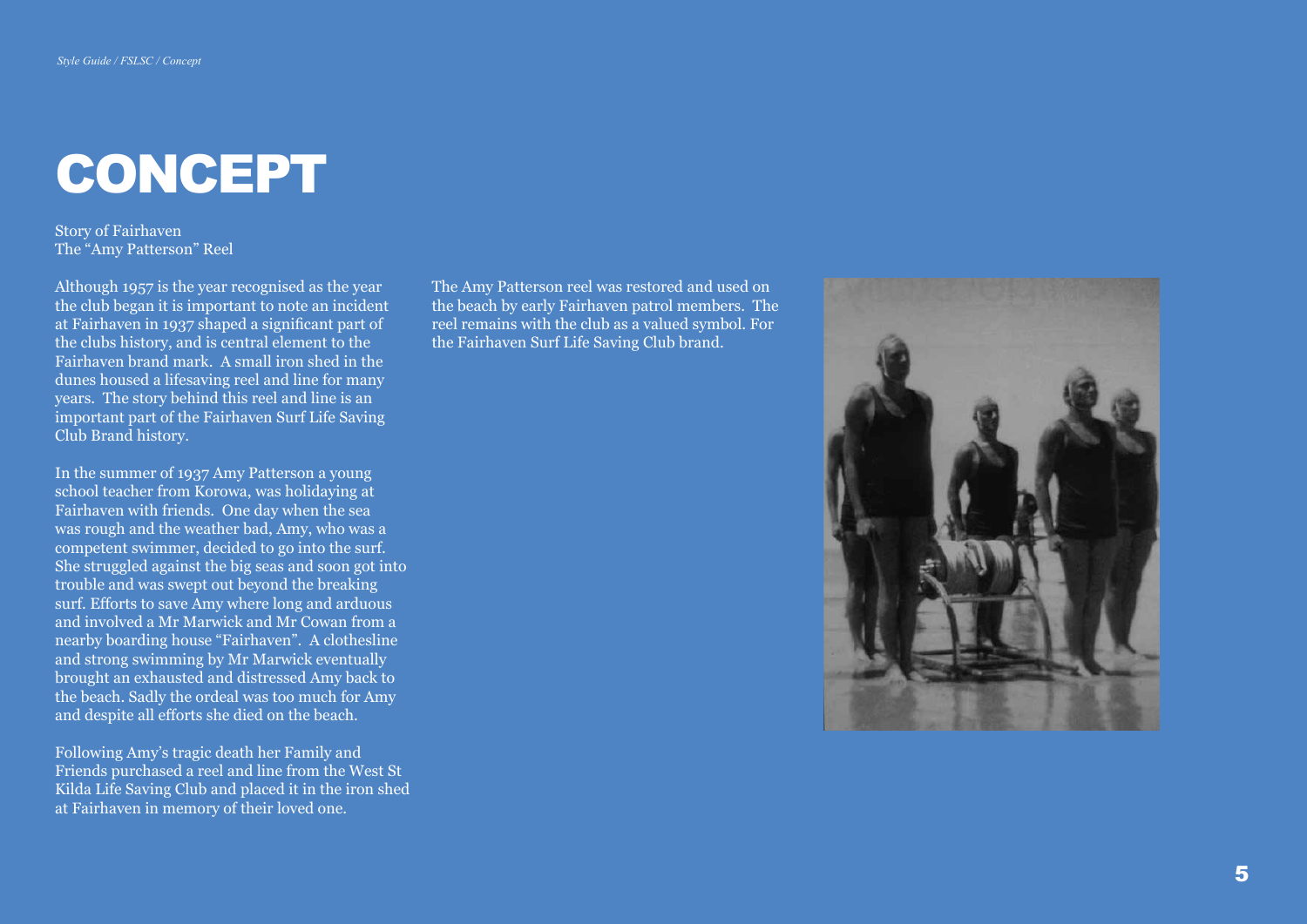### **MOTTO**

Vestigia Nulla Retrorsum is the clubs motto. It is broadly translated to mean "No Turning Back." This was written into the welcome section of the club constitution back in 1957. The motto conveys a strong sense of purpose, courage, and effort required with in the surf lifesaving club. These since its inception, and they reflect the wonderful growth of the club and community involvement and support.

Note the motto is included in more official documentation such as letter heads

#### VESTIGIA NULLA RETRORSUM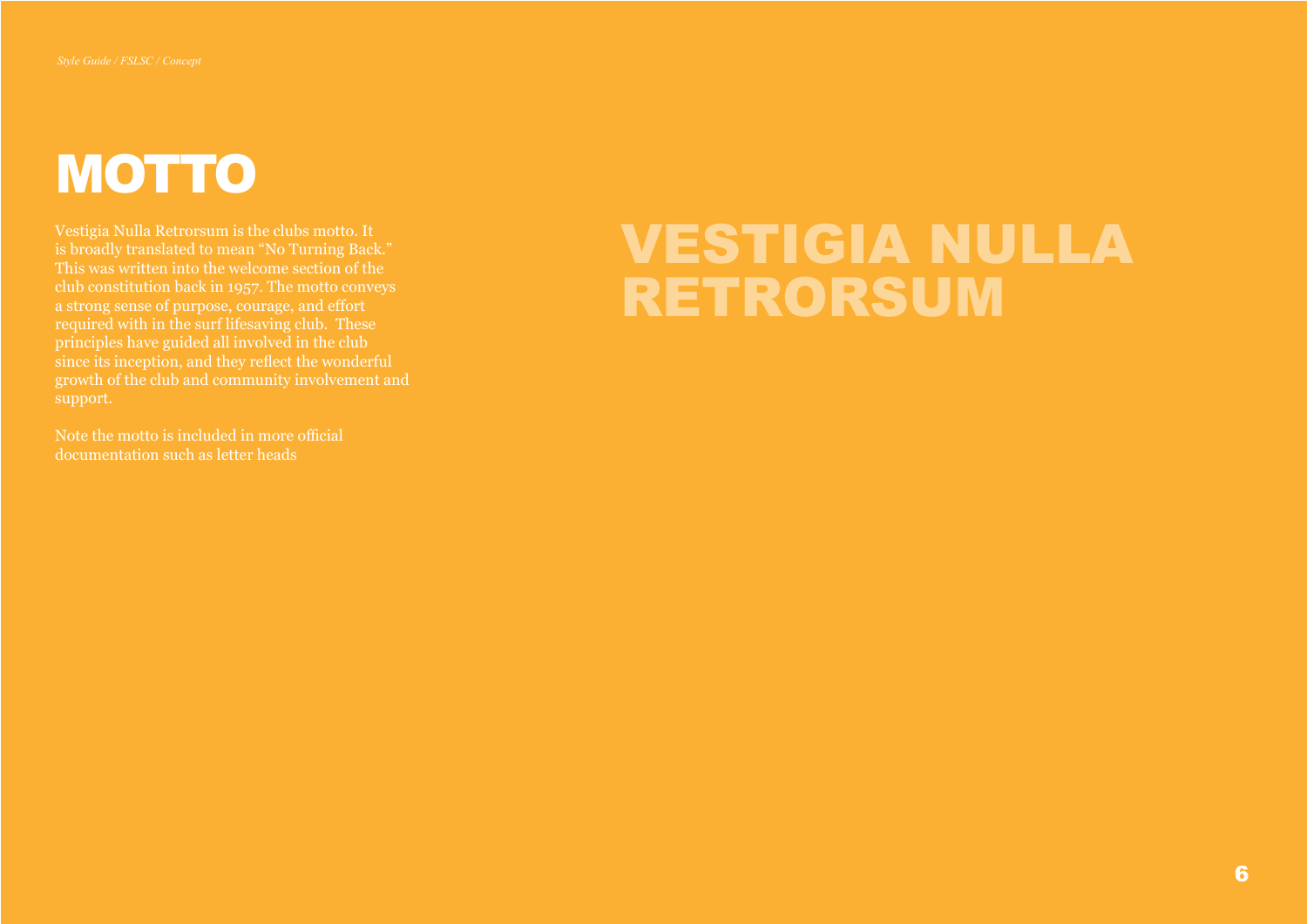### LOGO

FSLSC Logo.ai Use this logo where possible. This is FSLSC's main logo.

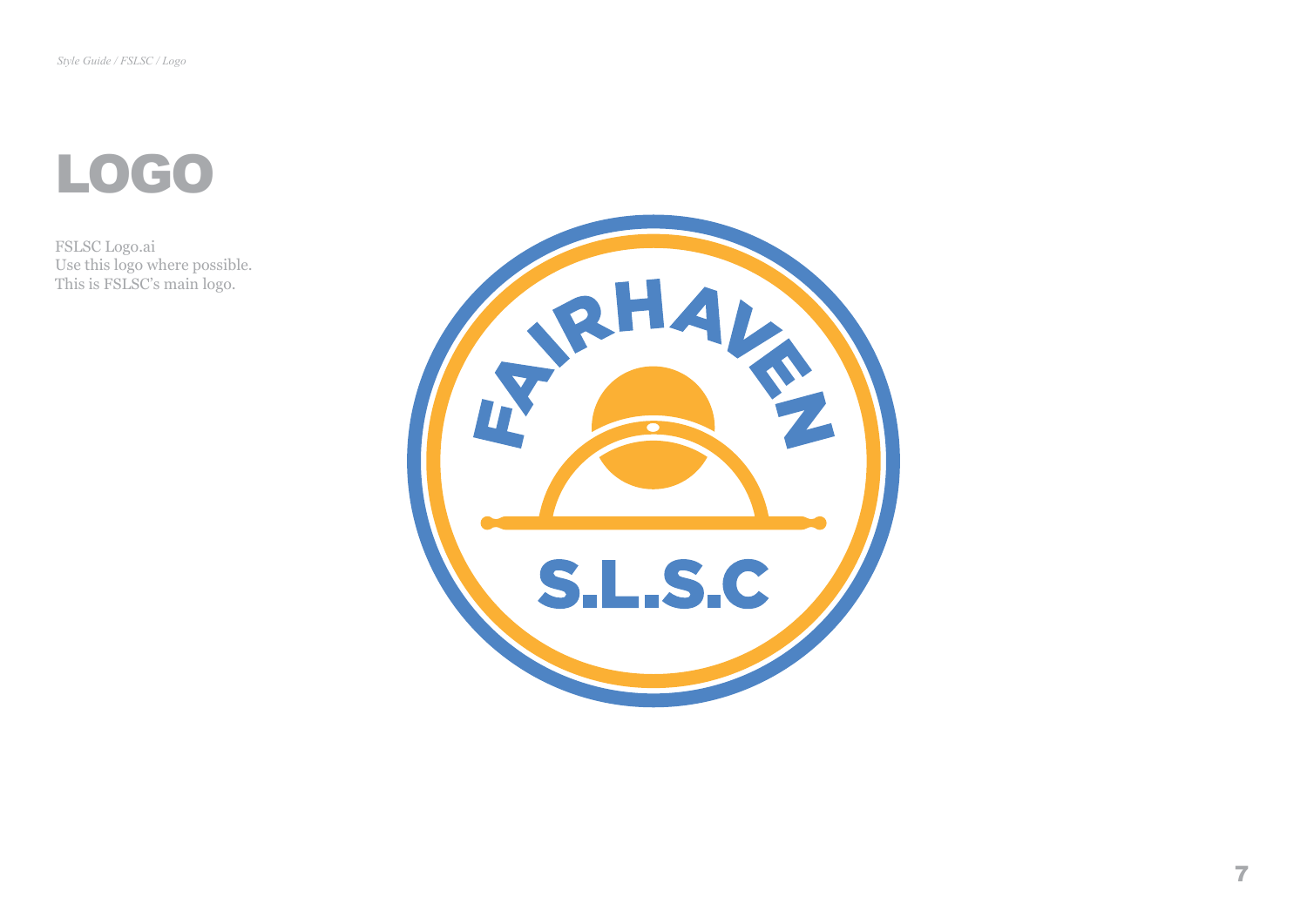### LOGO

These single colour logos should be used for one colour jobs or on busy backgrounds.









FSLSC Logo\_Orange. ai

FSLSC Logo\_Blue.ai FSLSC Logo\_Black.ai FSLSC Logo\_White. ai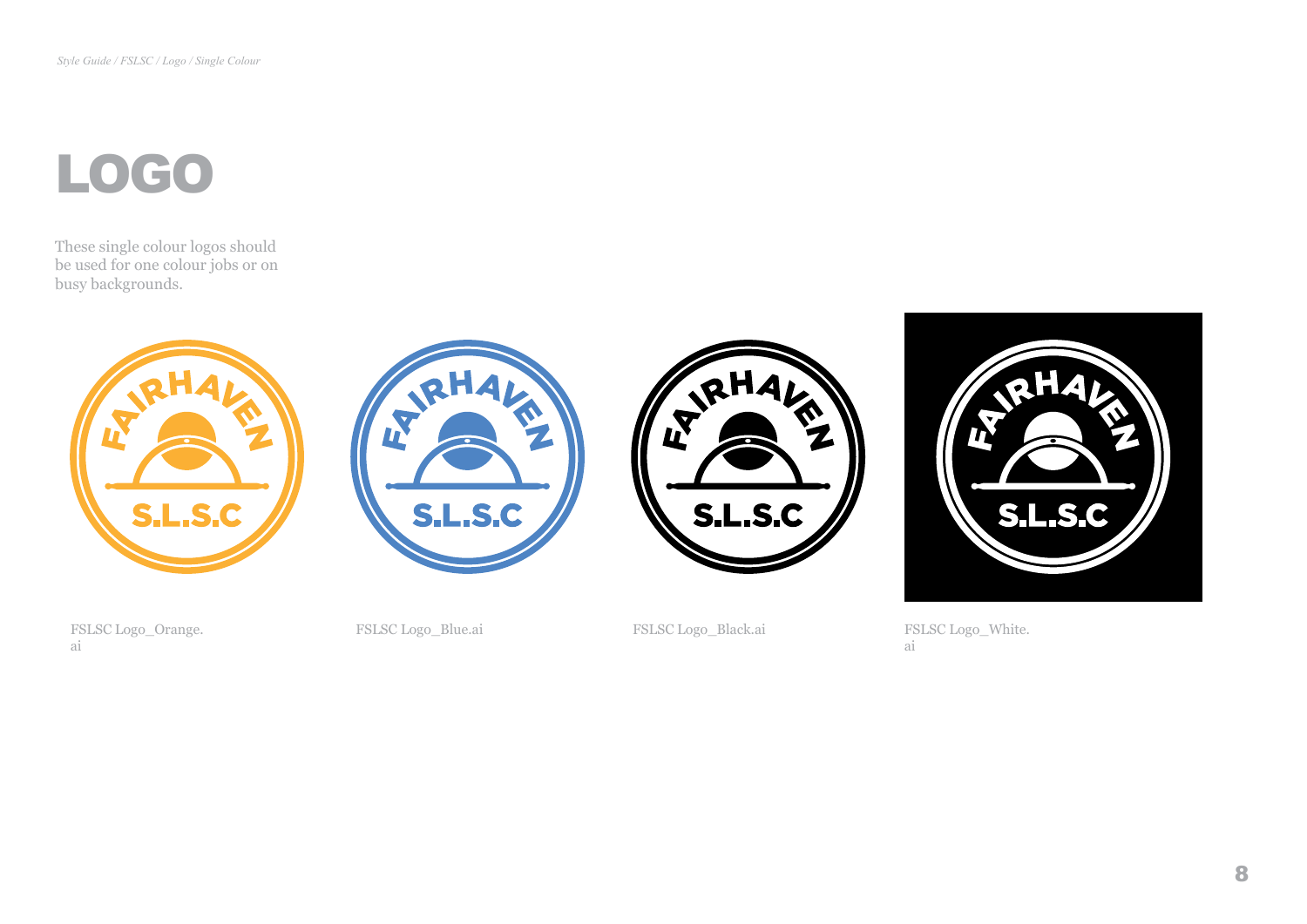### CLEARSPACE

This is to let the logo breathe so it isn't cramped when it's placed with other elements. Keep a clear space of one letter (this instance the letter C) clear from any other element.

#### MINIMUM SIZE

This is as small as the logo can go. The FSLSC's minimum size is 14mm high.





14mm Minimum logo height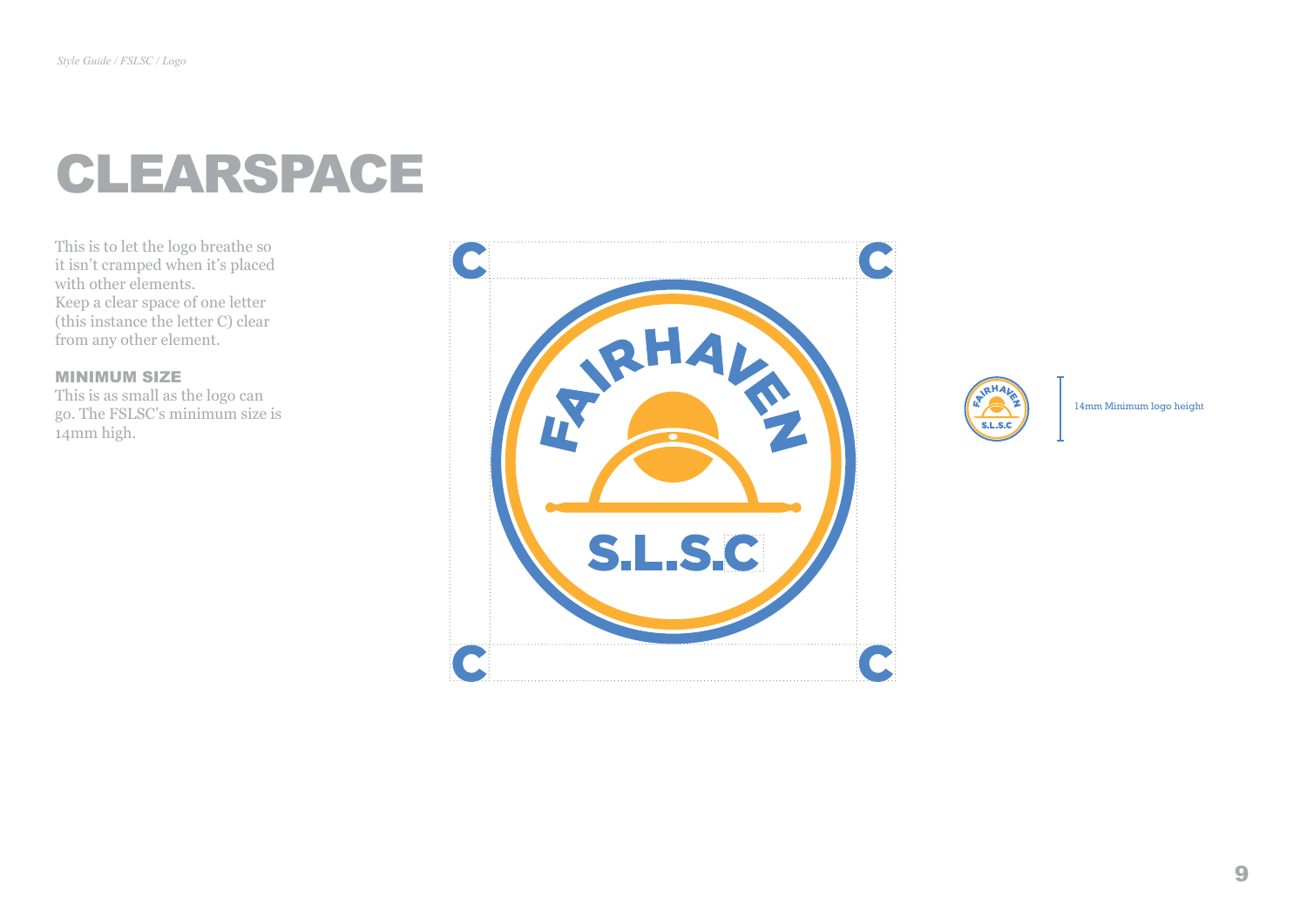



SPOT COLOUR CMYK WEB

PMS 137

PMS 2727



251/176/52 78/132/196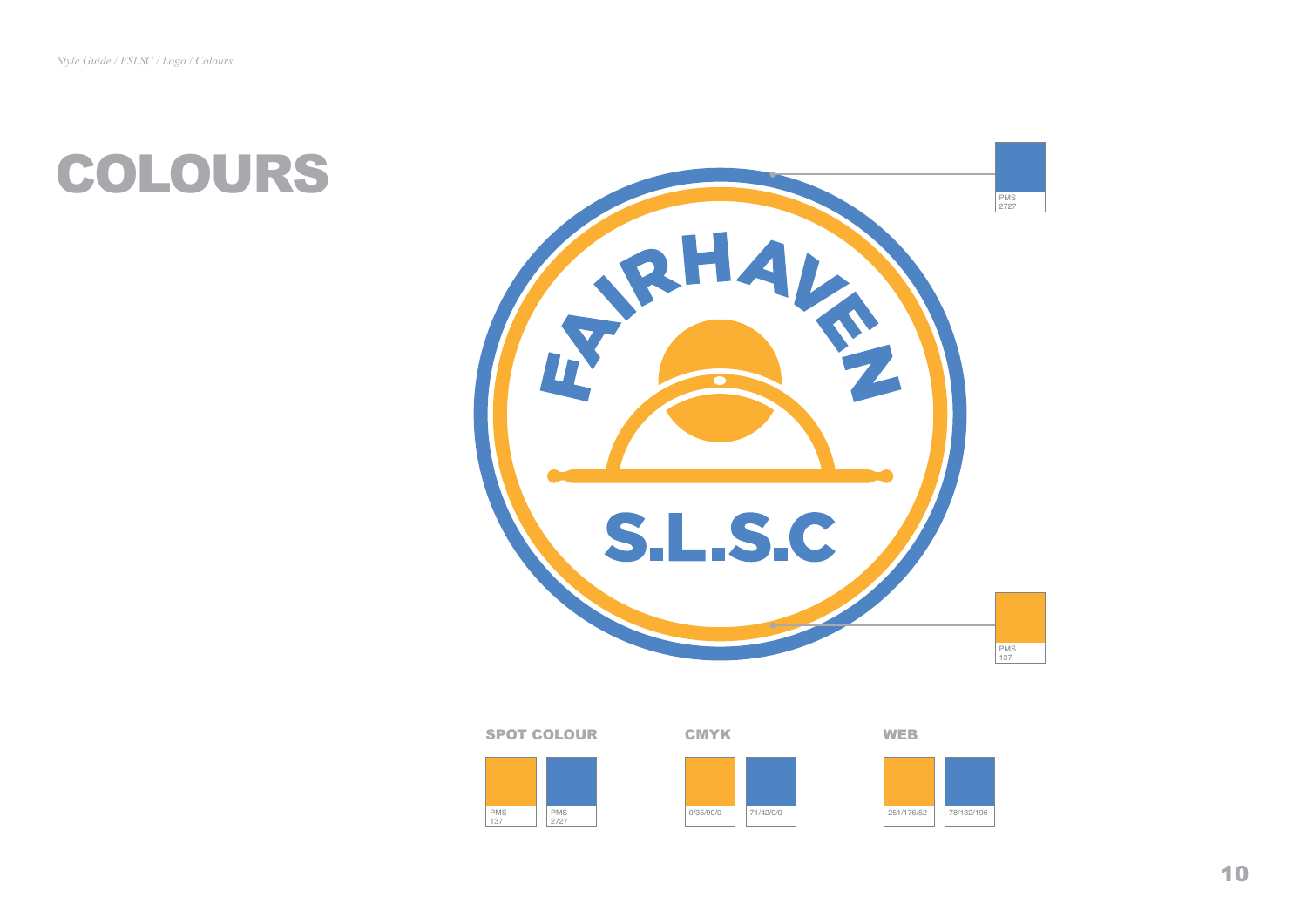#### COLOURS

#### PRIMARY



#### SECONDARY

| PMS<br>137 | PMS<br>2727 | PMS<br>2727 | PMS<br>2727 | PMS<br>2727 | PMS<br>2727 | PMS<br>2727 | PMS<br>2727 | PMS<br>2727 |
|------------|-------------|-------------|-------------|-------------|-------------|-------------|-------------|-------------|